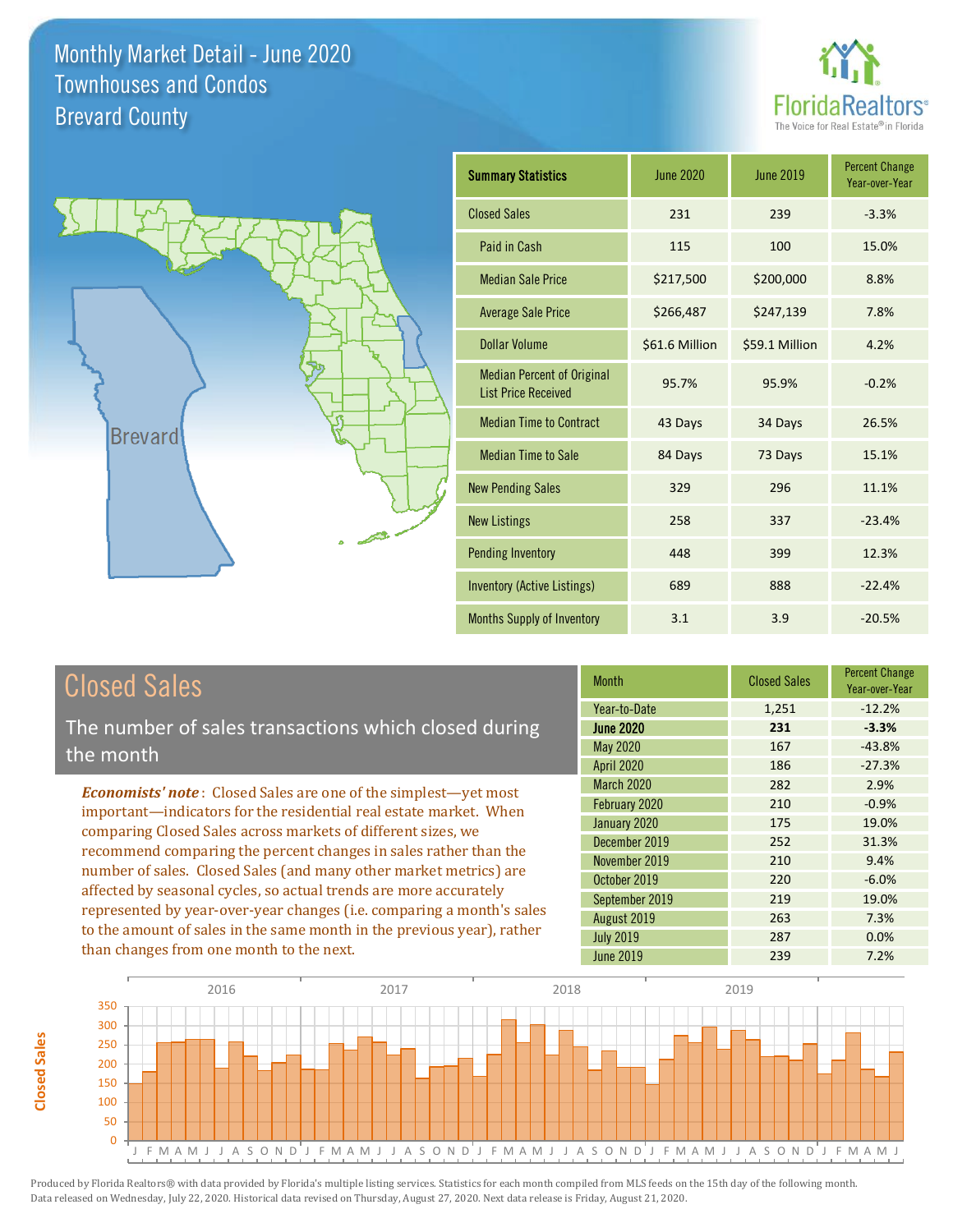this statistic should be interpreted with care.



122 1.7%

| <b>Cash Sales</b>                                                              | <b>Month</b>      | <b>Cash Sales</b> | <b>Percent Change</b><br>Year-over-Year |
|--------------------------------------------------------------------------------|-------------------|-------------------|-----------------------------------------|
|                                                                                | Year-to-Date      | 569               | $-16.4%$                                |
| The number of Closed Sales during the month in which                           | <b>June 2020</b>  | 115               | 15.0%                                   |
| buyers exclusively paid in cash                                                | May 2020          | 74                | $-46.0%$                                |
|                                                                                | <b>April 2020</b> | 68                | $-41.4%$                                |
|                                                                                | <b>March 2020</b> | 135               | $-2.2%$                                 |
|                                                                                | February 2020     | 89                | $-17.6%$                                |
| <b>Economists' note:</b> Cash Sales can be a useful indicator of the extent to | January 2020      | 88                | 7.3%                                    |
| which investors are participating in the market. Why? Investors are            | December 2019     | 89                | 1.1%                                    |
| far more likely to have the funds to purchase a home available up front,       | November 2019     | 81                | $-15.6%$                                |
| whereas the typical homebuyer requires a mortgage or some other                | October 2019      | 104               | $-14.0\%$                               |
| form of financing. There are, of course, many possible exceptions, so          | September 2019    | 76                | $-19.1%$                                |



### Cash Sales as a Percentage of Closed Sales

The percentage of Closed Sales during the month which were Cash Sales

*Economists' note* : This statistic is simply another way of viewing Cash Sales. The remaining percentages of Closed Sales (i.e. those not paid fully in cash) each month involved some sort of financing, such as mortgages, owner/seller financing, assumed loans, etc.

| <b>Month</b>      | <b>Percent of Closed</b><br>Sales Paid in Cash | <b>Percent Change</b><br>Year-over-Year |
|-------------------|------------------------------------------------|-----------------------------------------|
| Year-to-Date      | 45.5%                                          | $-4.8%$                                 |
| <b>June 2020</b>  | 49.8%                                          | 19.1%                                   |
| <b>May 2020</b>   | 44.3%                                          | $-3.9%$                                 |
| <b>April 2020</b> | 36.6%                                          | $-19.2%$                                |
| March 2020        | 47.9%                                          | $-5.0%$                                 |
| February 2020     | 42.4%                                          | $-16.7%$                                |
| January 2020      | 50.3%                                          | $-9.9%$                                 |
| December 2019     | 35.3%                                          | $-22.9%$                                |
| November 2019     | 38.6%                                          | $-22.8%$                                |
| October 2019      | 47.3%                                          | $-8.5%$                                 |
| September 2019    | 34.7%                                          | $-32.1%$                                |
| August 2019       | 46.4%                                          | $-5.3%$                                 |
| <b>July 2019</b>  | 42.5%                                          | $-4.7%$                                 |
| <b>June 2019</b>  | 41.8%                                          | $-14.5%$                                |

June 2019 **100** -8.3%

July 2019 **122** -4.7%

August 2019

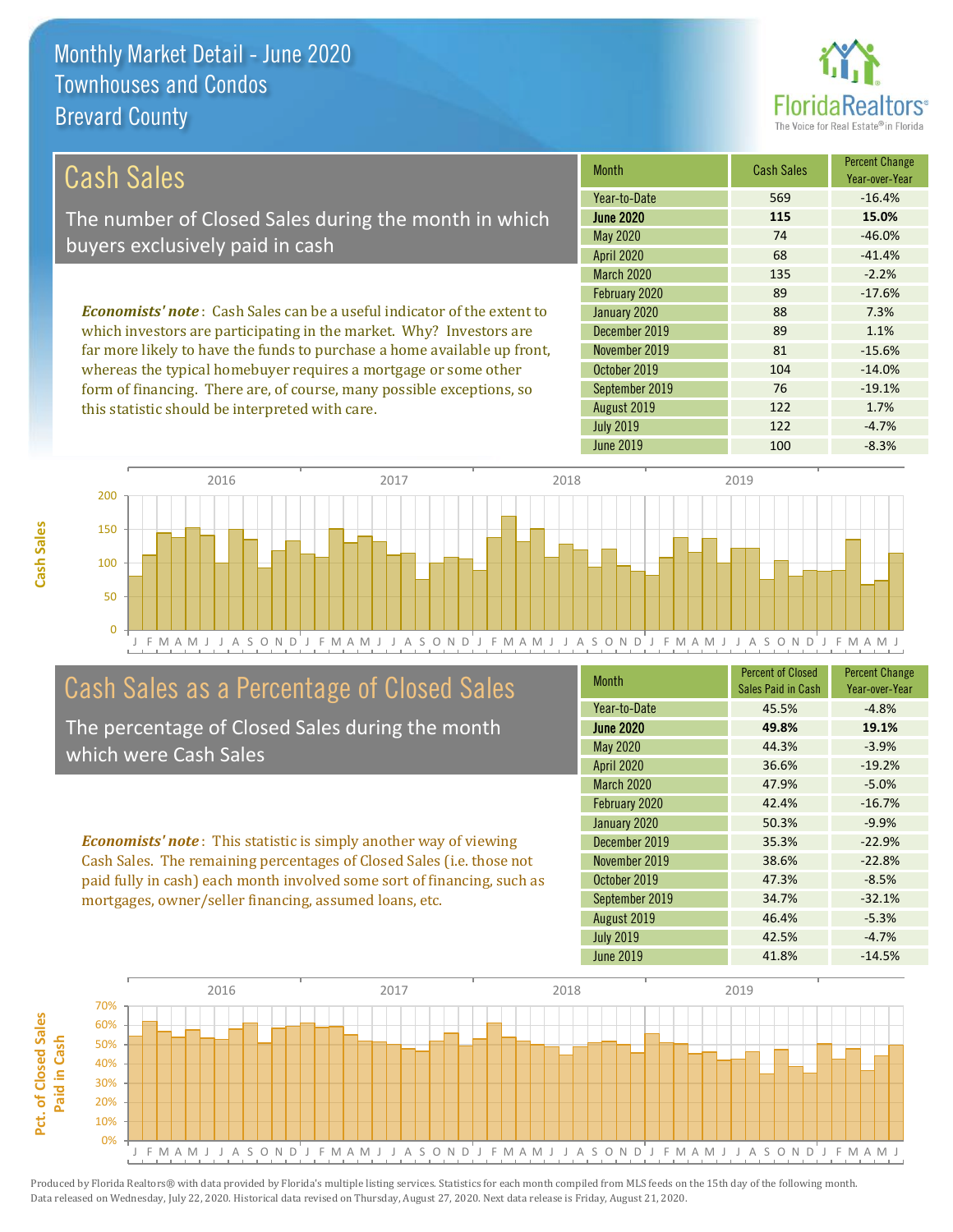

# Median Sale Price

The median sale price reported for the month (i.e. 50% of sales were above and 50% of sales were below)

*Economists' note* : Median Sale Price is our preferred summary statistic for price activity because, unlike Average Sale Price, Median Sale Price is not sensitive to high sale prices for small numbers of homes that may not be characteristic of the market area. Keep in mind that median price trends over time are not always solely caused by changes in the general value of local real estate. Median sale price only reflects the values of the homes that *sold* each month, and the mix of the types of homes that sell can change over time.

| <b>Month</b>     | <b>Median Sale Price</b> | <b>Percent Change</b><br>Year-over-Year |
|------------------|--------------------------|-----------------------------------------|
| Year-to-Date     | \$198,500                | 8.2%                                    |
| <b>June 2020</b> | \$217,500                | 8.8%                                    |
| May 2020         | \$168,000                | $-10.2%$                                |
| April 2020       | \$214,950                | 23.9%                                   |
| March 2020       | \$205,000                | 10.8%                                   |
| February 2020    | \$210,750                | 21.5%                                   |
| January 2020     | \$170,000                | 0.4%                                    |
| December 2019    | \$191,850                | 3.7%                                    |
| November 2019    | \$195,000                | 18.0%                                   |
| October 2019     | \$185,000                | 5.7%                                    |
| September 2019   | \$199,990                | 18.3%                                   |
| August 2019      | \$185,000                | 2.8%                                    |
| <b>July 2019</b> | \$183,000                | 7.2%                                    |
| <b>June 2019</b> | \$200,000                | 14.3%                                   |



### Average Sale Price

The average sale price reported for the month (i.e. total sales in dollars divided by the number of sales)

*Economists' note* : Usually, we prefer Median Sale Price over Average Sale Price as a summary statistic for home prices. However, Average Sale Price does have its uses—particularly when it is analyzed alongside the Median Sale Price. For one, the relative difference between the two statistics can provide some insight into the market for higher-end homes in an area.

| <b>Month</b>      | <b>Average Sale Price</b> | <b>Percent Change</b><br>Year-over-Year |
|-------------------|---------------------------|-----------------------------------------|
| Year-to-Date      | \$241,689                 | 5.7%                                    |
| <b>June 2020</b>  | \$266,487                 | 7.8%                                    |
| May 2020          | \$204,612                 | $-13.4%$                                |
| <b>April 2020</b> | \$234,684                 | 2.7%                                    |
| <b>March 2020</b> | \$268,049                 | 17.2%                                   |
| February 2020     | \$246,197                 | 15.3%                                   |
| January 2020      | \$203,898                 | $-0.5%$                                 |
| December 2019     | \$235,823                 | 11.1%                                   |
| November 2019     | \$228,869                 | 10.6%                                   |
| October 2019      | \$214,790                 | 1.5%                                    |
| September 2019    | \$224,440                 | 11.0%                                   |
| August 2019       | \$220,228                 | 3.5%                                    |
| <b>July 2019</b>  | \$212,772                 | 1.9%                                    |
| <b>June 2019</b>  | \$247,139                 | 21.1%                                   |



Average Sale Price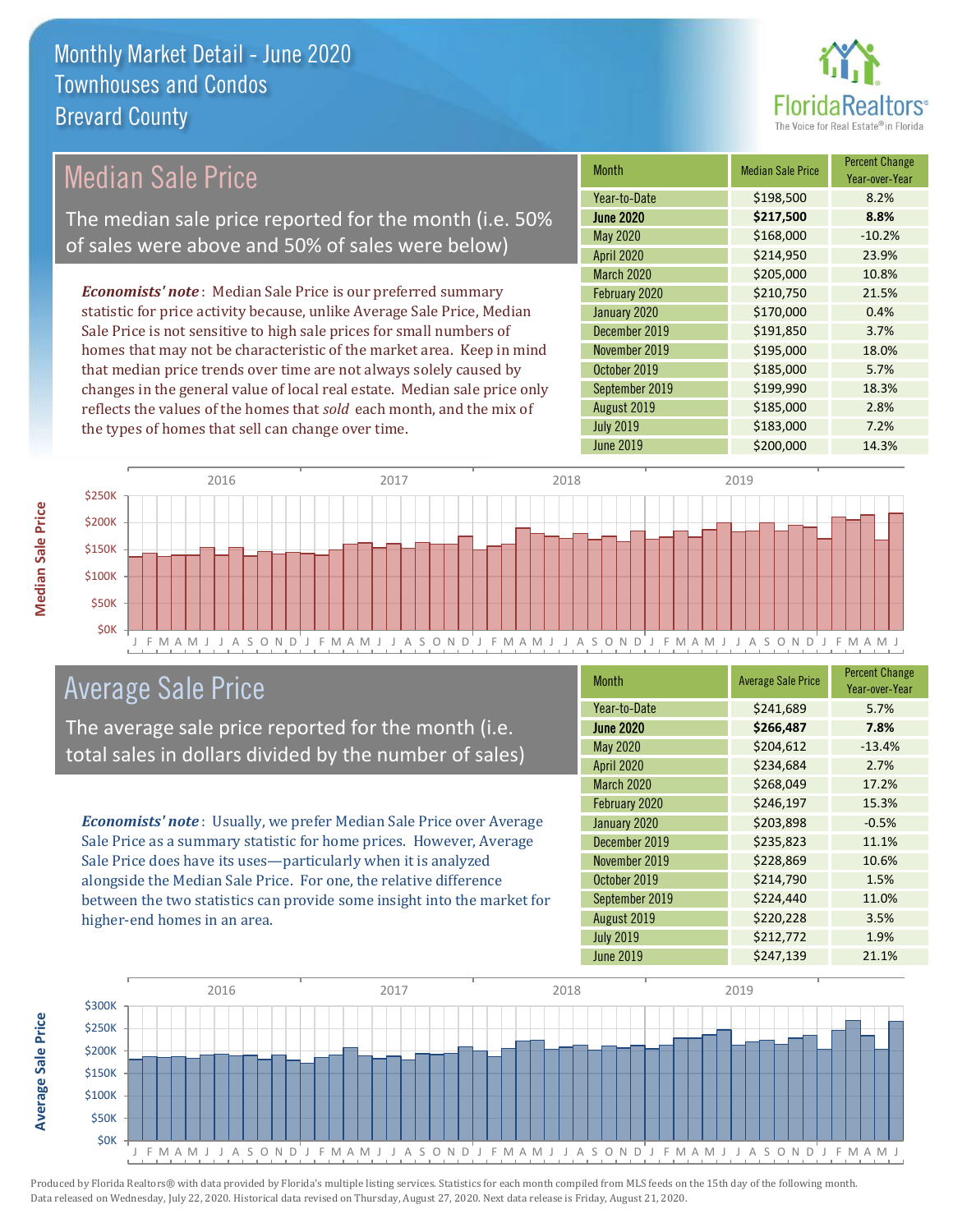

### ollar Volume

The sum of the sale prices for all sales which closed during the month

*Economists' note* : Dollar Volume is simply the sum of all sale prices in a given time period, and can quickly be calculated by multiplying Closed Sales by Average Sale Price. It is a strong indicator of the health of the real estate industry in a market, and is of particular interest to real estate professionals, investors, analysts, and government agencies. Potential home sellers and home buyers, on the other hand, will likely be better served by paying attention to trends in the two components of Dollar Volume (i.e. sales and prices) individually.

| <b>Month</b>      | Dollar Volume   | <b>Percent Change</b><br>Year-over-Year |
|-------------------|-----------------|-----------------------------------------|
| Year-to-Date      | \$302.4 Million | $-7.2%$                                 |
| <b>June 2020</b>  | \$61.6 Million  | 4.2%                                    |
| May 2020          | \$34.2 Million  | $-51.3%$                                |
| <b>April 2020</b> | \$43.7 Million  | $-25.4%$                                |
| <b>March 2020</b> | \$75.6 Million  | 20.6%                                   |
| February 2020     | \$51.7 Million  | 14.3%                                   |
| January 2020      | \$35.7 Million  | 18.4%                                   |
| December 2019     | \$59.4 Million  | 45.8%                                   |
| November 2019     | \$48.1 Million  | 20.9%                                   |
| October 2019      | \$47.3 Million  | $-4.6%$                                 |
| September 2019    | \$49.2 Million  | 32.1%                                   |
| August 2019       | \$57.9 Million  | 11.1%                                   |
| <b>July 2019</b>  | \$61.1 Million  | 1.9%                                    |
| June 2019         | \$59.1 Million  | 29.8%                                   |



# Median Percent of Original List Price Received

The median of the sale price (as a percentage of the original list price) across all properties selling during the month

*Economists' note* : The Median Percent of Original List Price Received is useful as an indicator of market recovery, since it typically rises as buyers realize that the market may be moving away from them and they need to match the selling price (or better it) in order to get a contract on the house. This is usually the last measure to indicate a market has shifted from down to up, so it is what we would call a *lagging* indicator.

| <b>Month</b>      | Med. Pct. of Orig.<br><b>List Price Received</b> | <b>Percent Change</b><br>Year-over-Year |
|-------------------|--------------------------------------------------|-----------------------------------------|
| Year-to-Date      | 95.9%                                            | 0.4%                                    |
| <b>June 2020</b>  | 95.7%                                            | $-0.2%$                                 |
| <b>May 2020</b>   | 95.7%                                            | 0.3%                                    |
| <b>April 2020</b> | 95.9%                                            | 0.3%                                    |
| <b>March 2020</b> | 96.0%                                            | 0.8%                                    |
| February 2020     | 96.3%                                            | 1.0%                                    |
| January 2020      | 95.7%                                            | 0.2%                                    |
| December 2019     | 96.1%                                            | 1.5%                                    |
| November 2019     | 95.0%                                            | 0.5%                                    |
| October 2019      | 95.5%                                            | $-0.1%$                                 |
| September 2019    | 95.6%                                            | 1.0%                                    |
| August 2019       | 94.7%                                            | $-1.1%$                                 |
| <b>July 2019</b>  | 95.6%                                            | $-0.1%$                                 |
| <b>June 2019</b>  | 95.9%                                            | 0.0%                                    |

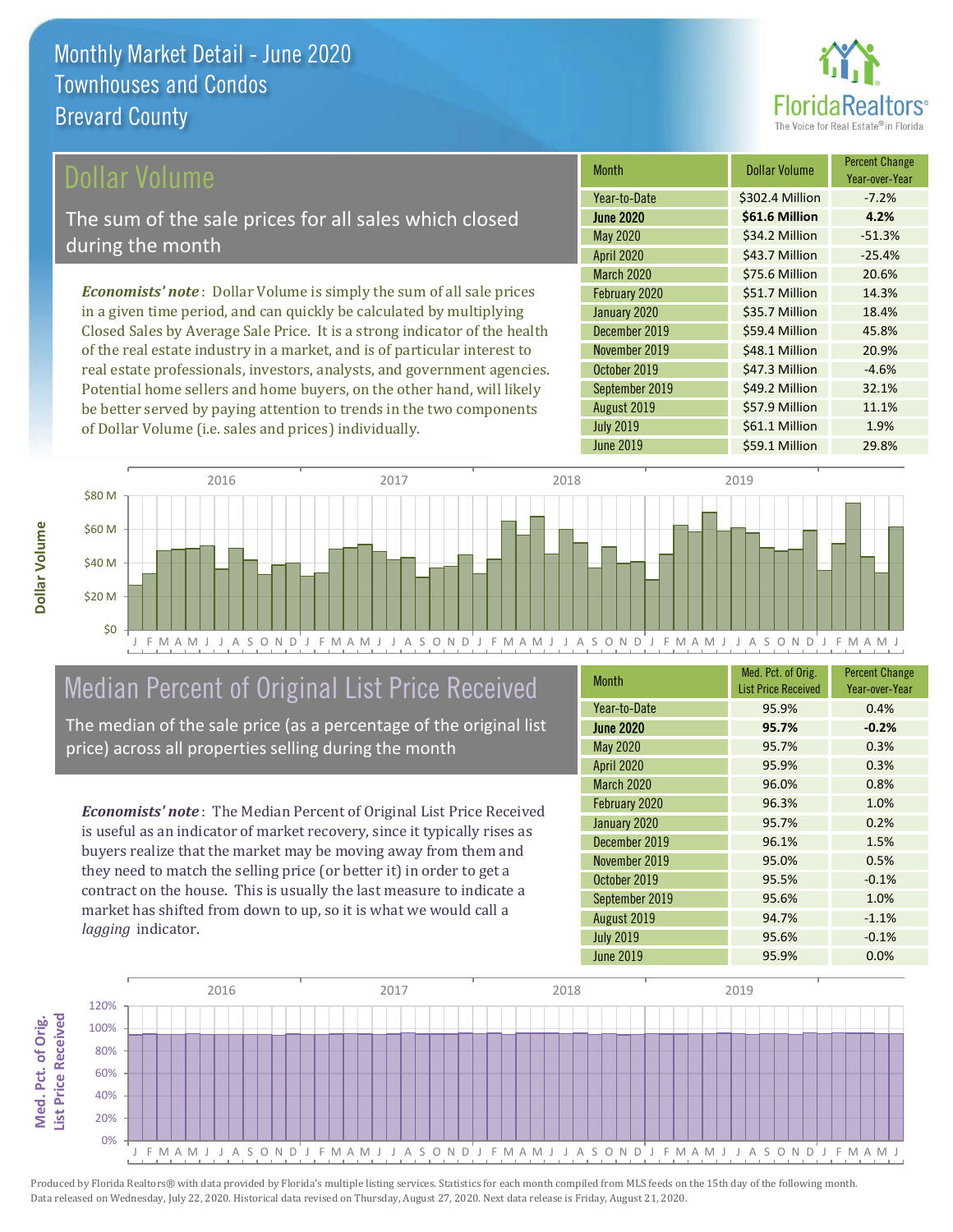

### Median Time to Contract

The median number of days between the listing date and contract date for all Closed Sales during the month

*Economists' note* : Like Time to Sale, Time to Contract is a measure of the length of the home selling process calculated for sales which closed during the month. The difference is that Time to Contract measures the number of days between the initial listing of a property and the signing of the contract which eventually led to the closing of the sale. When the gap between Median Time to Contract and Median Time to Sale grows, it is usually a sign of longer closing times and/or declining numbers of cash sales.

| <b>Month</b>      | <b>Median Time to</b><br>Contract | <b>Percent Change</b><br>Year-over-Year |
|-------------------|-----------------------------------|-----------------------------------------|
| Year-to-Date      | 35 Days                           | $-16.7%$                                |
| <b>June 2020</b>  | 43 Days                           | 26.5%                                   |
| May 2020          | 37 Days                           | $-7.5%$                                 |
| <b>April 2020</b> | 26 Days                           | $-49.0%$                                |
| March 2020        | 30 Days                           | $-33.3%$                                |
| February 2020     | 49 Days                           | 0.0%                                    |
| January 2020      | 37 Days                           | 5.7%                                    |
| December 2019     | 33 Days                           | $-23.3%$                                |
| November 2019     | 38 Days                           | 0.0%                                    |
| October 2019      | 47 Days                           | 56.7%                                   |
| September 2019    | 48 Days                           | 50.0%                                   |
| August 2019       | 50 Days                           | 100.0%                                  |
| <b>July 2019</b>  | 44 Days                           | 29.4%                                   |
| <b>June 2019</b>  | 34 Days                           | 0.0%                                    |



### Median Time to Sale

**Median Time to Contract**

**Median Time to** 

The median number of days between the listing date and closing date for all Closed Sales during the month

*Economists' note* : Time to Sale is a measure of the length of the home selling process, calculated as the number of days between the initial listing of a property and the closing of the sale. *Median* Time to Sale is the amount of time the "middle" property selling this month was on the market. That is, 50% of homes selling this month took *less* time to sell, and 50% of homes took *more* time to sell. Median Time to Sale gives a more accurate picture than Average Time to Sale, which can be skewed upward by small numbers of properties taking an abnormally long time to sell.

| <b>Month</b>      | <b>Median Time to Sale</b> | <b>Percent Change</b><br>Year-over-Year |
|-------------------|----------------------------|-----------------------------------------|
| Year-to-Date      | 76 Days                    | $-2.6%$                                 |
| <b>June 2020</b>  | 84 Days                    | 15.1%                                   |
| <b>May 2020</b>   | 67 Days                    | $-11.8%$                                |
| <b>April 2020</b> | 72 Days                    | $-13.3%$                                |
| <b>March 2020</b> | 69 Days                    | $-11.5%$                                |
| February 2020     | 88 Days                    | 8.6%                                    |
| January 2020      | 75 Days                    | 1.4%                                    |
| December 2019     | 78 Days                    | 0.0%                                    |
| November 2019     | 80 Days                    | 9.6%                                    |
| October 2019      | 83 Days                    | 25.8%                                   |
| September 2019    | 92 Days                    | 29.6%                                   |
| August 2019       | 81 Days                    | 30.6%                                   |
| <b>July 2019</b>  | 80 Days                    | 25.0%                                   |
| <b>June 2019</b>  | 73 Days                    | 2.8%                                    |

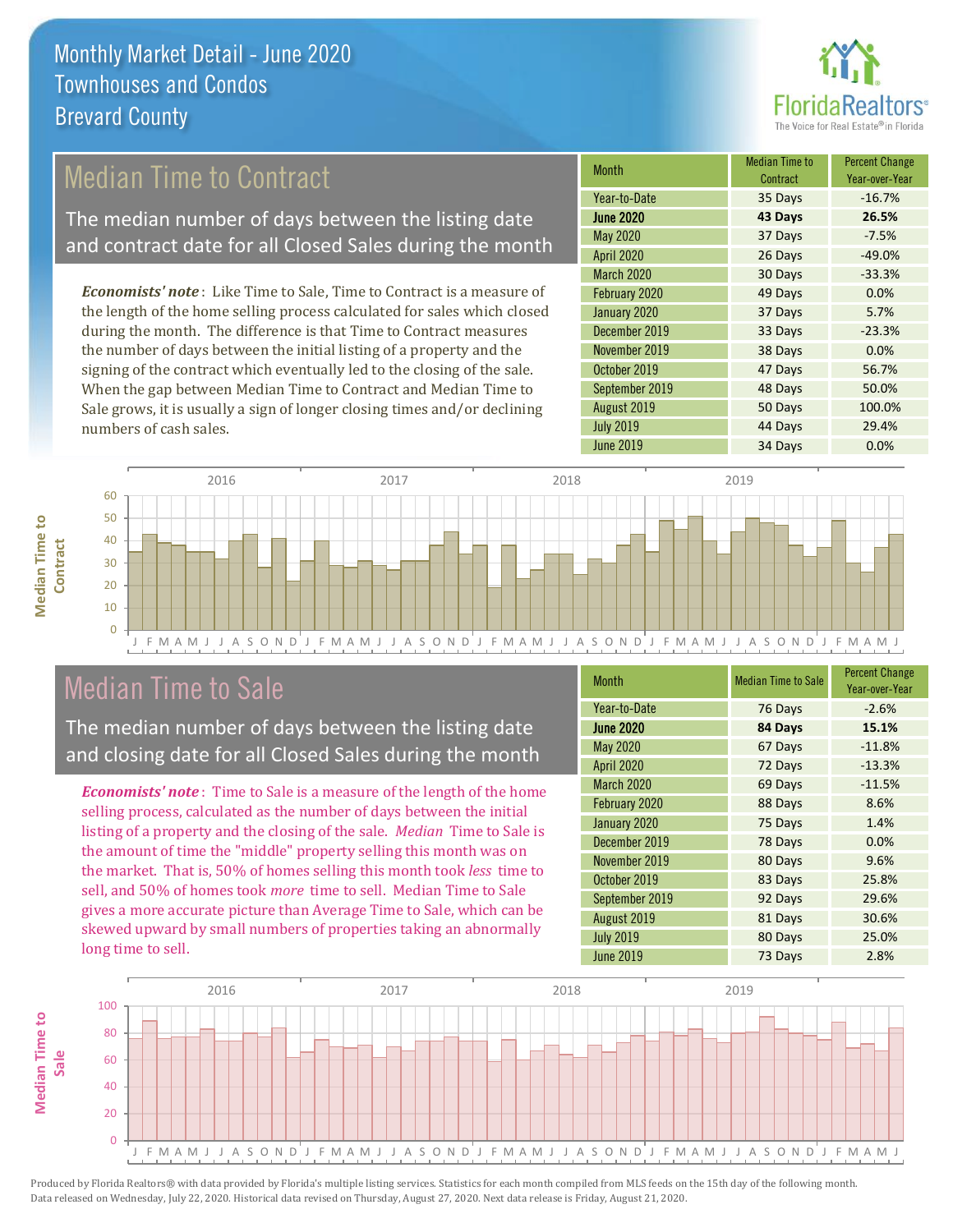

| New Pending Sales                                                              | <b>Month</b>      | New Pending Sales | <b>Percent Change</b><br>Year-over-Year |
|--------------------------------------------------------------------------------|-------------------|-------------------|-----------------------------------------|
|                                                                                | Year-to-Date      | 1,542             | $-6.5%$                                 |
| The number of listed properties that went under                                | <b>June 2020</b>  | 329               | 11.1%                                   |
| contract during the month                                                      | May 2020          | 268               | $-1.1%$                                 |
|                                                                                | <b>April 2020</b> | 159               | $-43.0%$                                |
|                                                                                | <b>March 2020</b> | 210               | $-26.3%$                                |
| <b>Economists' note</b> : Because of the typical length of time it takes for a | February 2020     | 286               | 4.8%                                    |
| sale to close, economists consider Pending Sales to be a decent                | January 2020      | 290               | 17.9%                                   |
| indicator of potential future Closed Sales. It is important to bear in         | December 2019     | 174               | 15.2%                                   |
| mind, however, that not all Pending Sales will be closed successfully.         | November 2019     | 248               | 32.6%                                   |
| So, the effectiveness of Pending Sales as a future indicator of Closed         | October 2019      | 267               | 20.3%                                   |
| Sales is susceptible to changes in market conditions such as the               | September 2019    | 206               | $-8.4%$                                 |

availability of financing for homebuyers and the inventory of distressed properties for sale. August 2019 **269 4.3%** July 2019 **300** 19.5% June 2019 296 26.5% 300 350 2016 2017 2018 2019



# New Listings

The number of properties put onto the market during the month

*Economists' note* : New Listings tend to rise in delayed response to increasing prices, so they are often seen as a lagging indicator of market health. As prices rise, potential sellers raise their estimations of value—and in the most recent cycle, rising prices have freed up many potential sellers who were previously underwater on their mortgages. Note that in our calculations, we take care to not include properties that were recently taken off the market and quickly relisted, since these are not really *new* listings.

| <b>Month</b>      | <b>New Listings</b> | <b>Percent Change</b><br>Year-over-Year |
|-------------------|---------------------|-----------------------------------------|
| Year-to-Date      | 1,702               | $-13.8%$                                |
| <b>June 2020</b>  | 258                 | $-23.4%$                                |
| <b>May 2020</b>   | 302                 | $-8.8%$                                 |
| <b>April 2020</b> | 203                 | $-34.3%$                                |
| March 2020        | 298                 | $-4.8%$                                 |
| February 2020     | 292                 | $-5.8%$                                 |
| January 2020      | 349                 | $-6.7%$                                 |
| December 2019     | 230                 | 8.5%                                    |
| November 2019     | 281                 | 0.7%                                    |
| October 2019      | 324                 | 15.3%                                   |
| September 2019    | 217                 | $-19.9%$                                |
| August 2019       | 284                 | $-16.0%$                                |
| <b>July 2019</b>  | 282                 | 3.7%                                    |
| <b>June 2019</b>  | 337                 | 30.6%                                   |



Produced by Florida Realtors® with data provided by Florida's multiple listing services. Statistics for each month compiled from MLS feeds on the 15th day of the following month. Data released on Wednesday, July 22, 2020. Historical data revised on Thursday, August 27, 2020. Next data release is Friday, August 21, 2020.

**New Listings**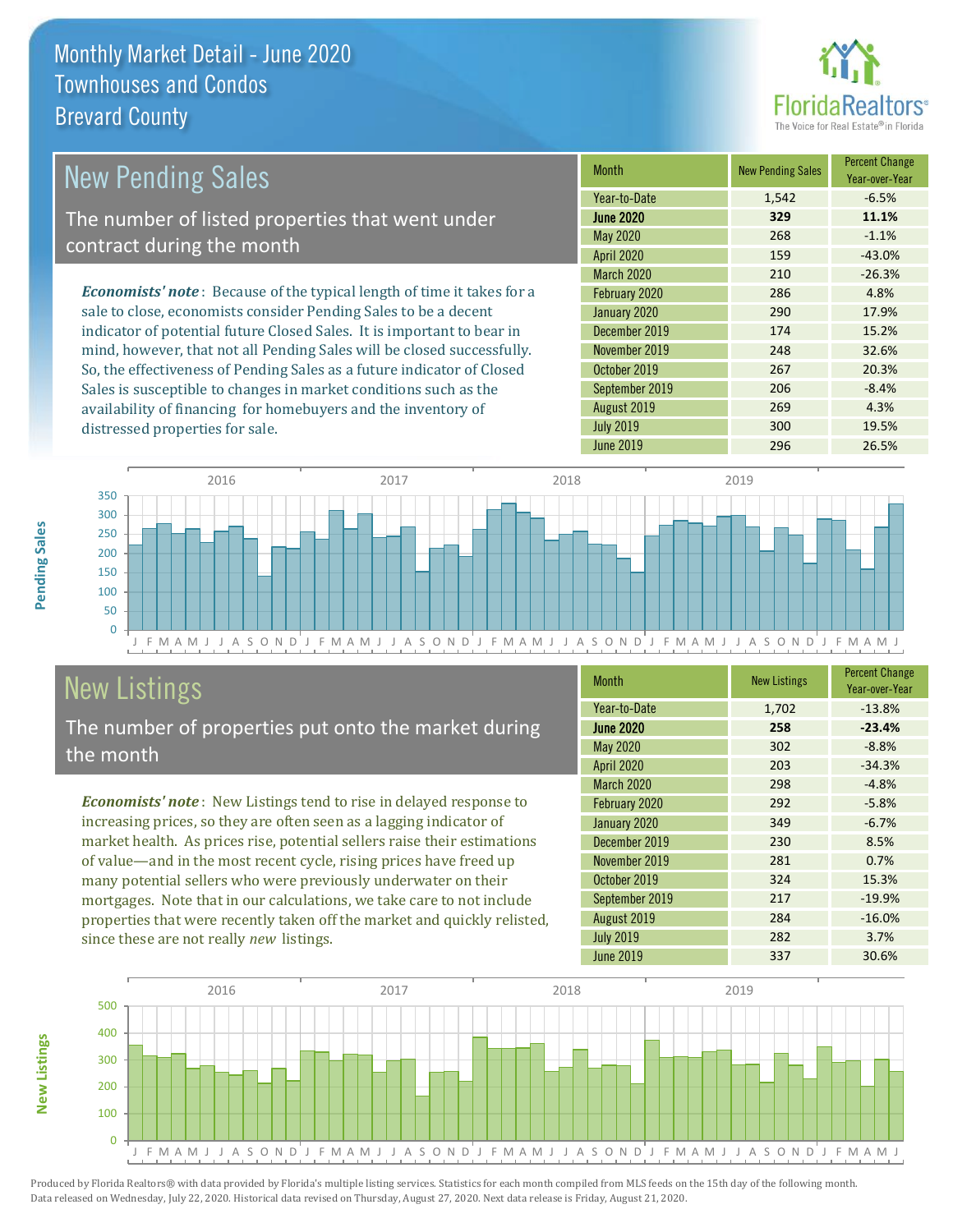

# Inventory (Active Listings) The number of property listings active at the end of the month

*Economists' note* : There are a number of ways to define and calculate Inventory. Our method is to simply count the number of active listings on the last day of the month, and hold this number to compare with the same month the following year. Inventory rises when New Listings are outpacing the number of listings that go off-market (regardless of whether they actually sell). Likewise, it falls when New Listings aren't keeping up with the rate at which homes are going off-market.

| <b>Month</b>             | Inventory | <b>Percent Change</b><br>Year-over-Year |
|--------------------------|-----------|-----------------------------------------|
| <b>YTD (Monthly Avg)</b> | 801       | $-14.0%$                                |
| <b>June 2020</b>         | 689       | $-22.4%$                                |
| <b>May 2020</b>          | 801       | $-11.8%$                                |
| <b>April 2020</b>        | 827       | $-8.3%$                                 |
| <b>March 2020</b>        | 852       | $-8.5%$                                 |
| February 2020            | 810       | $-16.2%$                                |
| January 2020             | 824       | $-16.7%$                                |
| December 2019            | 767       | $-15.2%$                                |
| November 2019            | 804       | $-10.5%$                                |
| October 2019             | 807       | $-4.6%$                                 |
| September 2019           | 797       | $-2.7%$                                 |
| August 2019              | 819       | 2.1%                                    |
| <b>July 2019</b>         | 853       | 10.9%                                   |
| June 2019                | 888       | 14.6%                                   |



## Months Supply of Inventory

An estimate of the number of months it will take to deplete the current Inventory given recent sales rates

*Economists' note* : MSI is a useful indicator of market conditions. The benchmark for a balanced market (favoring neither buyer nor seller) is 5.5 months of inventory. Anything higher is traditionally a buyers' market, and anything lower is a sellers' market. There is no single accepted way of calculating MSI. A common method is to divide current Inventory by the most recent month's Closed Sales count, but this count is a usually poor predictor of future Closed Sales due to seasonal cycles. To eliminate seasonal effects, we use the 12-month average of monthly Closed Sales instead.

| <b>Month</b>             | <b>Months Supply</b> | <b>Percent Change</b><br>Year-over-Year |
|--------------------------|----------------------|-----------------------------------------|
| <b>YTD (Monthly Avg)</b> | 3.0                  | $-26.8%$                                |
| <b>June 2020</b>         | 3.1                  | $-20.5%$                                |
| <b>May 2020</b>          | 3.5                  | $-12.5%$                                |
| April 2020               | 3.5                  | $-10.3%$                                |
| <b>March 2020</b>        | 3.5                  | $-14.6%$                                |
| February 2020            | 3.3                  | $-21.4%$                                |
| January 2020             | 3.4                  | $-19.0%$                                |
| December 2019            | 3.2                  | $-15.8%$                                |
| November 2019            | 3.4                  | $-10.5%$                                |
| October 2019             | 3.5                  | $-2.8%$                                 |
| September 2019           | 3.4                  | $-2.9%$                                 |
| August 2019              | 3.5                  | 0.0%                                    |
| <b>July 2019</b>         | 3.7                  | 12.1%                                   |
| <b>June 2019</b>         | 3.9                  | 14.7%                                   |

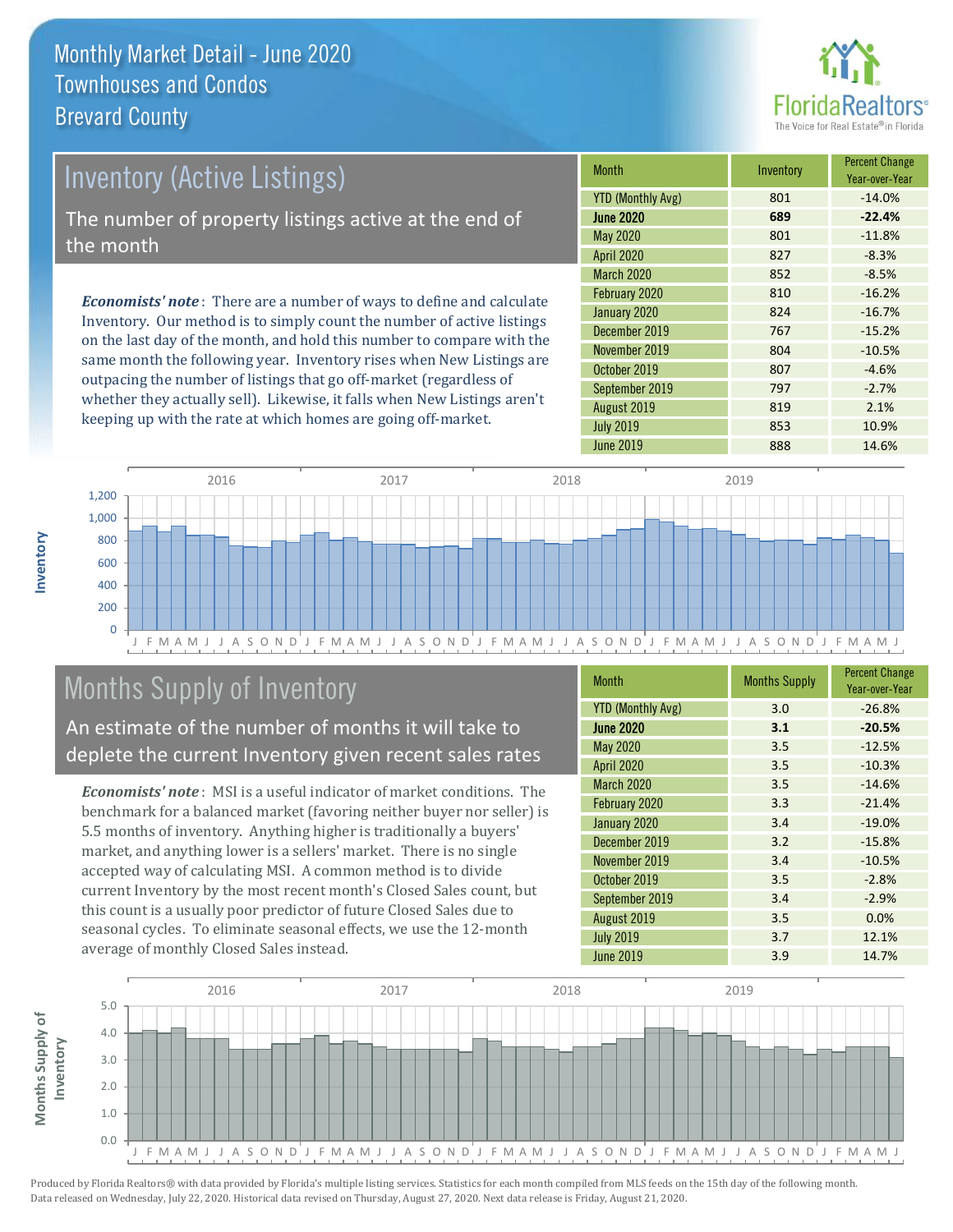

### Closed Sales by Sale Price

The number of sales transactions which closed during the month

*Economists' note:* Closed Sales are one of the simplest—yet most important—indicators for the residential real estate market. When comparing Closed Sales across markets of different sizes, we recommend comparing the percent changes in sales rather than the number of sales. Closed Sales (and many other market metrics) are affected by seasonal cycles, so actual trends are more accurately represented by year-over-year changes (i.e. comparing a month's sales to the amount of sales in the same month in the previous year), rather than changes from one month to the next.

| <b>Sale Price</b>     | <b>Closed Sales</b> | <b>Percent Change</b><br>Year-over-Year |
|-----------------------|---------------------|-----------------------------------------|
| Less than \$50,000    | 1                   | N/A                                     |
| $$50,000 - $99,999$   | 26                  | 13.0%                                   |
| $$100,000 - $149,999$ | 38                  | $-17.4%$                                |
| \$150,000 - \$199,999 | 38                  | $-24.0%$                                |
| \$200,000 - \$249,999 | 35                  | 25.0%                                   |
| \$250,000 - \$299,999 | 19                  | $-29.6%$                                |
| \$300,000 - \$399,999 | 31                  | $-11.4%$                                |
| \$400,000 - \$599,999 | 33                  | 50.0%                                   |
| \$600,000 - \$999,999 | 8                   | 33.3%                                   |
| \$1,000,000 or more   | $\mathfrak{p}$      | 0.0%                                    |



### Median Time to Contract by Sale Price The median number of days between the listing date and contract date for all Closed Sales during the month

*Economists' note* : Like Time to Sale, Time to Contract is a measure of the length of the home selling process calculated for sales which closed during the month. The difference is that Time to Contract measures the number of days between the initial listing of a property and the signing of the contract which eventually led to the closing of the sale. When the gap between Median Time to Contract and Median Time to Sale grows, it is usually a sign of longer closing times and/or declining numbers of cash sales.

| <b>Sale Price</b>     | Median Time to<br>Contract | <b>Percent Change</b><br>Year-over-Year |
|-----------------------|----------------------------|-----------------------------------------|
| Less than \$50,000    | 3 Days                     | N/A                                     |
| $$50,000 - $99,999$   | 11 Days                    | $-59.3%$                                |
| $$100,000 - $149,999$ | 20 Days                    | $-9.1%$                                 |
| $$150,000 - $199,999$ | 43 Days                    | 48.3%                                   |
| \$200,000 - \$249,999 | 43 Days                    | 48.3%                                   |
| \$250,000 - \$299,999 | 95 Days                    | $-26.9%$                                |
| \$300,000 - \$399,999 | 48 Days                    | $-5.9%$                                 |
| $$400,000 - $599,999$ | 83 Days                    | 118.4%                                  |
| \$600,000 - \$999,999 | 107 Days                   | 234.4%                                  |
| \$1,000,000 or more   | 136 Days                   | $-80.5%$                                |



Produced by Florida Realtors® with data provided by Florida's multiple listing services. Statistics for each month compiled from MLS feeds on the 15th day of the following month. Data released on Wednesday, July 22, 2020. Historical data revised on Thursday, August 27, 2020. Next data release is Friday, August 21, 2020.

**Median Time to Contract**

**Median Time to Contract**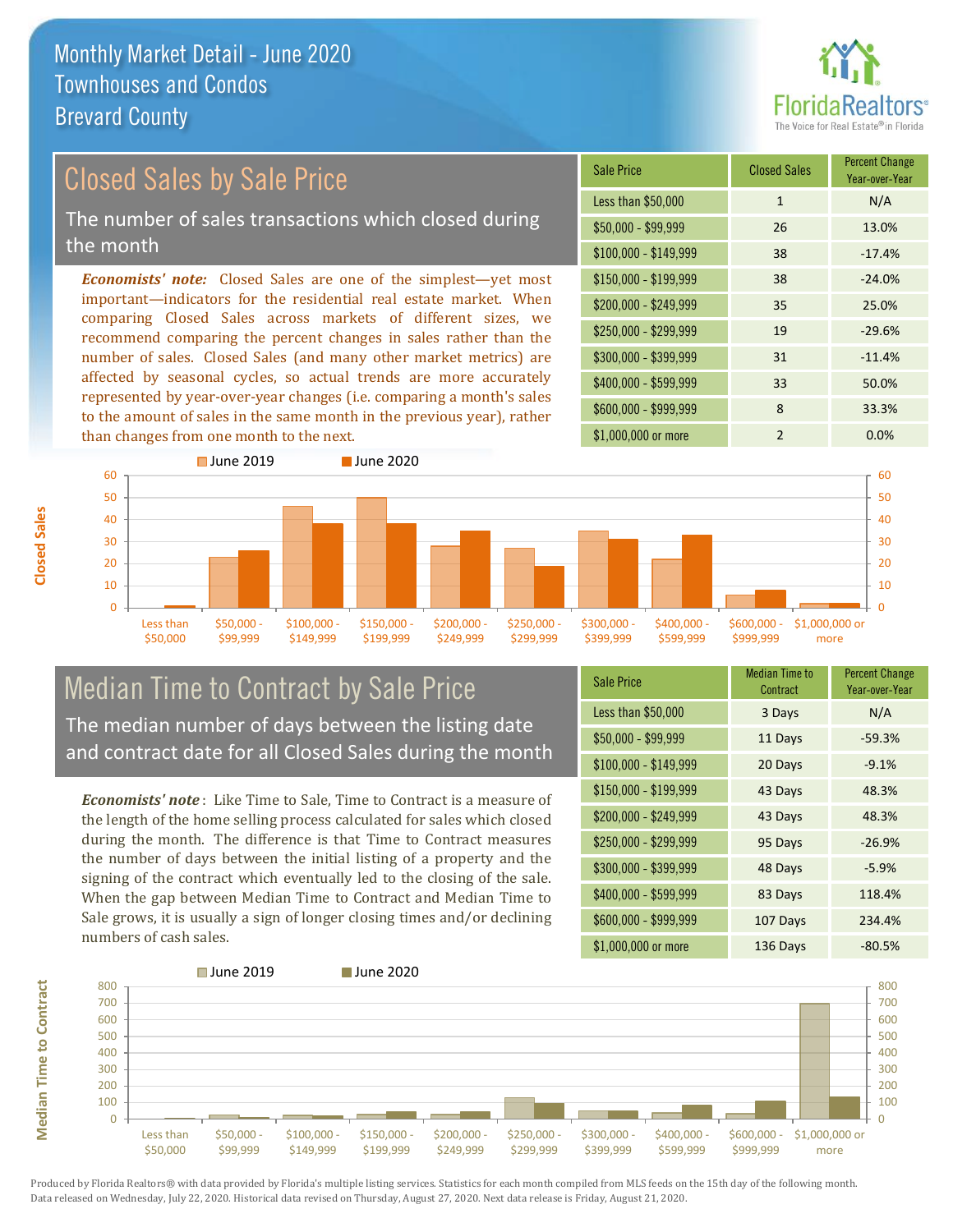

# New Listings by Initial Listing Price

The number of properties put onto the market during the month

*Economists' note:* New Listings tend to rise in delayed response to increasing prices, so they are often seen as a lagging indicator of market health. As prices rise, potential sellers raise their estimations of value—and in the most recent cycle, rising prices have freed up many potential sellers who were previously underwater on their mortgages. Note that in our calculations, we take care to not include properties that were recently taken off the market and quickly relisted, since these are not really *new* listings.

| <b>Initial Listing Price</b> | <b>New Listings</b> | <b>Percent Change</b><br>Year-over-Year |
|------------------------------|---------------------|-----------------------------------------|
| Less than \$50,000           | $\overline{2}$      | N/A                                     |
| $$50,000 - $99,999$          | 24                  | $-45.5%$                                |
| $$100,000 - $149,999$        | 49                  | $-30.0%$                                |
| $$150,000 - $199,999$        | 46                  | $-8.0%$                                 |
| \$200,000 - \$249,999        | 33                  | $-10.8%$                                |
| \$250,000 - \$299,999        | 32                  | 39.1%                                   |
| \$300,000 - \$399,999        | 36                  | $-47.8%$                                |
| \$400,000 - \$599,999        | 26                  | 0.0%                                    |
| \$600,000 - \$999,999        | 8                   | $-55.6%$                                |
| \$1,000,000 or more          | $\mathfrak{p}$      | N/A                                     |



### Inventory by Current Listing Price The number of property listings active at the end of the month

*Economists' note* : There are a number of ways to define and calculate Inventory. Our method is to simply count the number of active listings on the last day of the month, and hold this number to compare with the same month the following year. Inventory rises when New Listings are outpacing the number of listings that go off-market (regardless of whether they actually sell). Likewise, it falls when New Listings aren't keeping up with the rate at which homes are going off-market.

| <b>Current Listing Price</b> | Inventory | <b>Percent Change</b><br>Year-over-Year |
|------------------------------|-----------|-----------------------------------------|
| Less than \$50,000           | $\Omega$  | $-100.0%$                               |
| $$50,000 - $99,999$          | 36        | $-41.0%$                                |
| $$100,000 - $149,999$        | 76        | $-47.9%$                                |
| $$150,000 - $199,999$        | 88        | $-29.6%$                                |
| \$200,000 - \$249,999        | 48        | $-42.2%$                                |
| \$250,000 - \$299,999        | 79        | $-2.5%$                                 |
| \$300,000 - \$399,999        | 162       | $-13.8%$                                |
| \$400,000 - \$599,999        | 101       | $-15.1%$                                |
| \$600,000 - \$999,999        | 61        | $-9.0%$                                 |
| \$1,000,000 or more          | 38        | 280.0%                                  |



Produced by Florida Realtors® with data provided by Florida's multiple listing services. Statistics for each month compiled from MLS feeds on the 15th day of the following month. Data released on Wednesday, July 22, 2020. Historical data revised on Thursday, August 27, 2020. Next data release is Friday, August 21, 2020.

**Inventory**